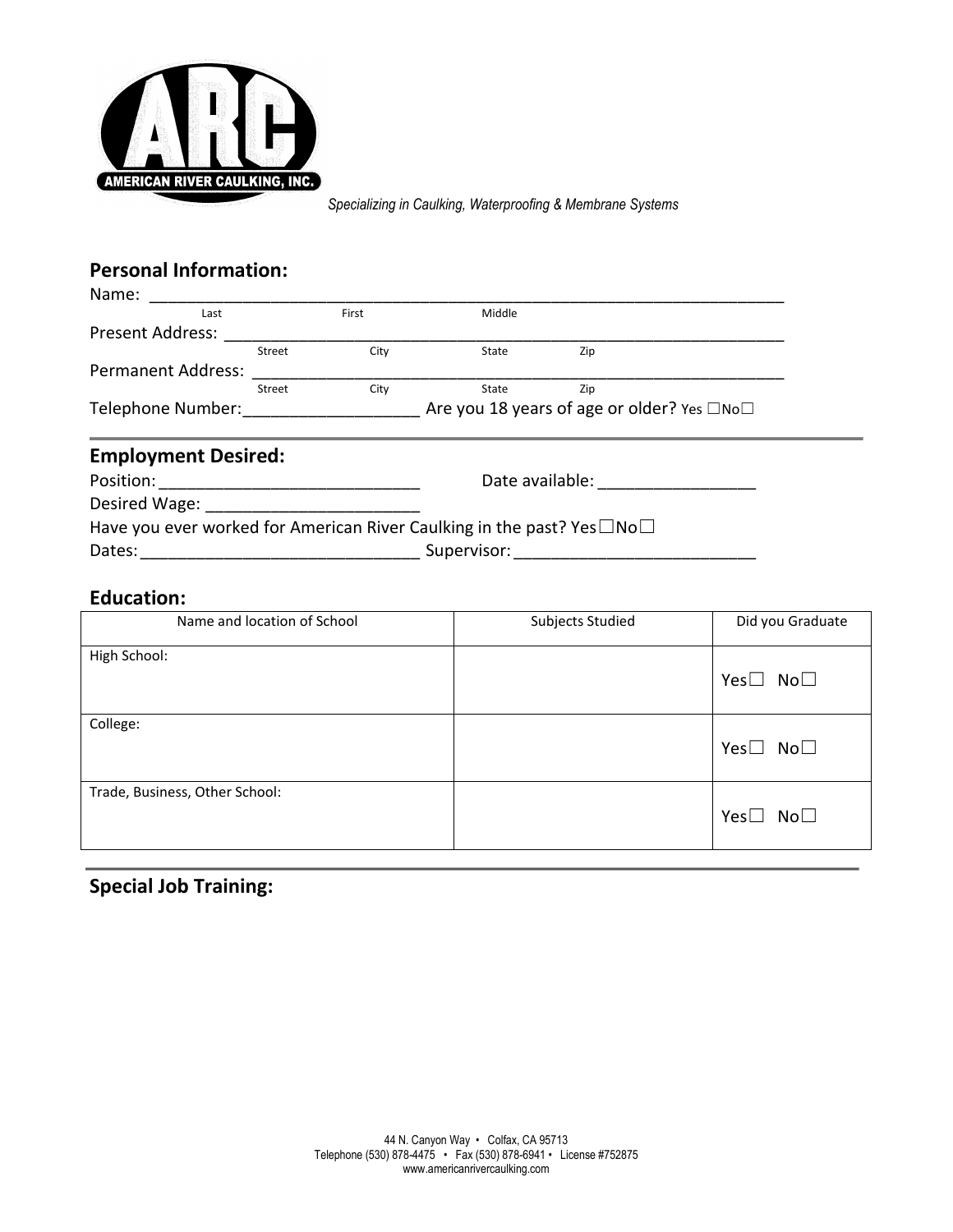## **Employment History:**

Describe **ALL** previous employment. Begin with your most recent employer. Do not omit any employer and describe the reason for any gaps in employment. Use additional paper if necessary to provide a complete response. Please take the time to complete this section vs. stating "see resume."

| Company Name            | Address             | Phone number          |
|-------------------------|---------------------|-----------------------|
|                         |                     |                       |
|                         |                     |                       |
| <b>Start Date</b>       | <b>Start Salary</b> | <b>Start Position</b> |
| <b>End Date</b>         | End Salary          | <b>End Position</b>   |
|                         |                     |                       |
| Supervisor's Name/Title |                     |                       |
| Responsibilities        |                     |                       |
|                         |                     |                       |
|                         |                     |                       |
|                         |                     |                       |
| Reason for Leaving      |                     |                       |
|                         |                     |                       |

| Company Name            | Address             | Phone number          |
|-------------------------|---------------------|-----------------------|
|                         |                     |                       |
| <b>Start Date</b>       | <b>Start Salary</b> | <b>Start Position</b> |
| <b>End Date</b>         | <b>End Salary</b>   | <b>End Position</b>   |
| Supervisor's Name/Title |                     |                       |
| Responsibilities        |                     |                       |
|                         |                     |                       |
| Reason for Leaving      |                     |                       |

| Company Name            | Address             | Phone number          |
|-------------------------|---------------------|-----------------------|
|                         |                     |                       |
|                         |                     |                       |
|                         |                     |                       |
|                         |                     |                       |
| <b>Start Date</b>       | <b>Start Salary</b> | <b>Start Position</b> |
|                         |                     |                       |
| <b>End Date</b>         | <b>End Salary</b>   | <b>End Position</b>   |
|                         |                     |                       |
|                         |                     |                       |
| Supervisor's Name/Title |                     |                       |
|                         |                     |                       |
| Responsibilities        |                     |                       |
|                         |                     |                       |
|                         |                     |                       |
|                         |                     |                       |
|                         |                     |                       |
| Reason for Leaving      |                     |                       |
|                         |                     |                       |
|                         |                     |                       |